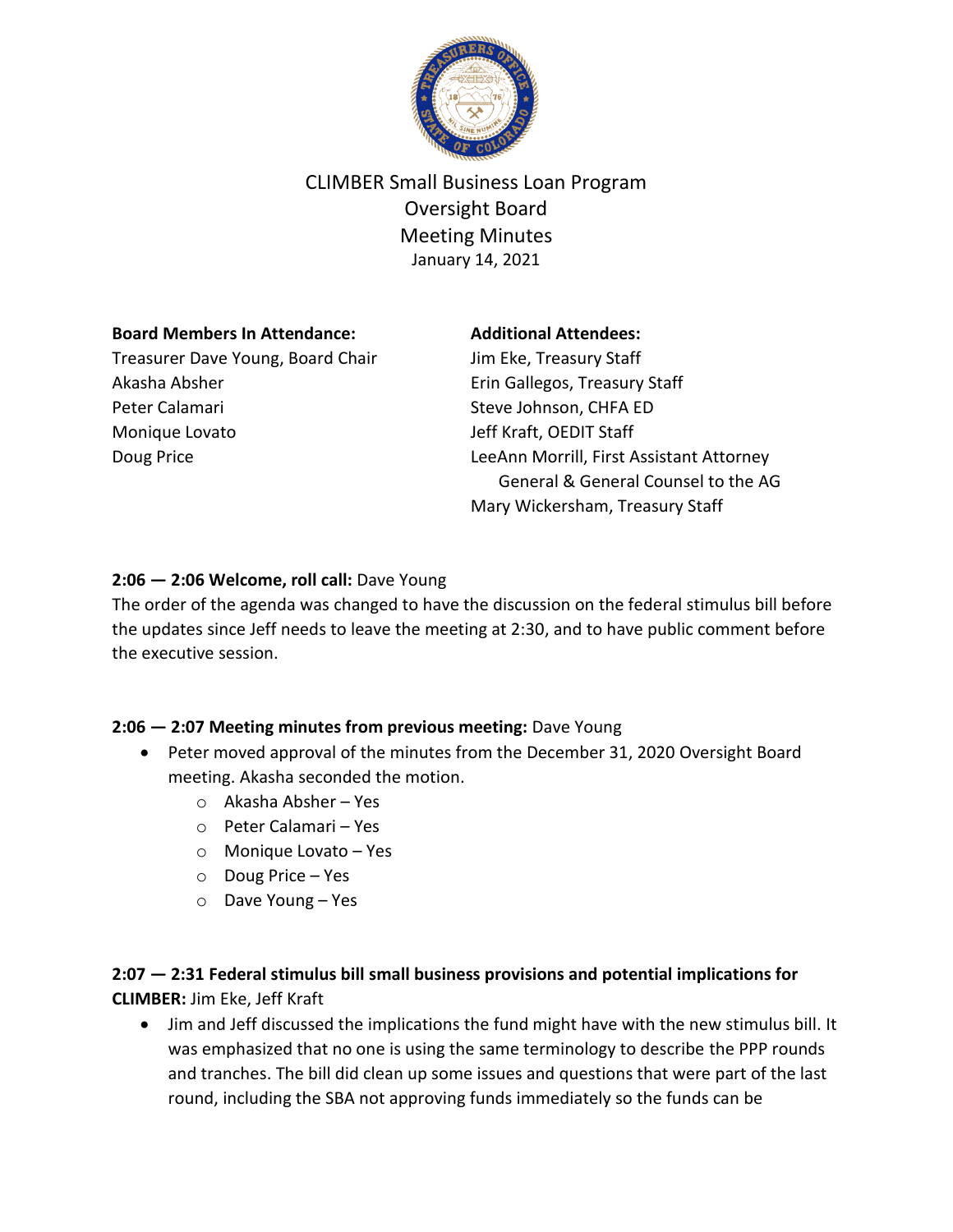CLIMBER Small Business Loan Program Oversight Board Meeting Minutes January 14, 2021 Page 2

> distributed more effectively. Jim explained what businesses are eligible and explained that PPP loans are forgivable unlike the CLIMBER loans. There is a new grant program called Save our Screens to help with entertainment venues. This grant does not have a launch date, but CLIMBER may be able to help as they cannot receive both the PPP and this grant. Jeff discussed the US Treasury's funding of CDFI's, MDI's, MLI's. Colorado CDFI's should get a share of the money so that brings up the question if Colorado's CDFI's will need the CLIMBER fund. Jeff discussed the term "minority lending institution (MLI)." This is a new term, and he does not know if the definition has been promulgated through rulemaking. As a result, it is not known yet if Colorado will receive money for MLIs. Colorado does have a Native American bank, which is a minority depository Institution. Jeff explained the Emergency Capitol Investment Program and reminded that these programs have not been announced our deployed yet. Dave mentioned that he would be presenting about CLIMBER to the Voices of Rural Colorado on Friday, January 22<sup>nd</sup>. There was a discussion about the presentation and Monique mentioned it might be a good idea to have scenarios for questions that may come up for the presentation and the future. Jim will start putting something together.

• Jeff left the meeting at 2:31 pm.

### **2:42 – 3:01 Updates**

- **Welcome new Board member**, Dave Young
	- o Dave welcomed Monique Lovato and she addressed the Board.
- **Fundraising:** Mary Wickersham, Peter Calamari
	- o The fundraising group received a commitment from FirstBank that is contingent on a federal regulated letter. Once FirstBank receives the letter they will be fully committed. Mary believes that the group will have three more commitments in the next two weeks. With these commitments, there will be enough capital to launch the CLIMBER program.
	- $\circ$  The formal commitments are \$10 million from Northern Trust and \$5 million from FirstBank. The two commitments are for the first tranches, but each bank has the option to come back for the future tranches.
- **CHFA Contract**: Mary Wickersham
	- $\circ$  The State is working on the final edit for the IGA and then it should be ready.
- **Technical Assistance:** Jim Eke
	- o Treasury staff, OEDIT and CHFA met with Wendy from Energize Colorado and her volunteer team. Wendy walked the team through the successes of Energize Colorado as well as some of the pitfalls. They are working on the next steps of the website and should have information available when the fund is launched.